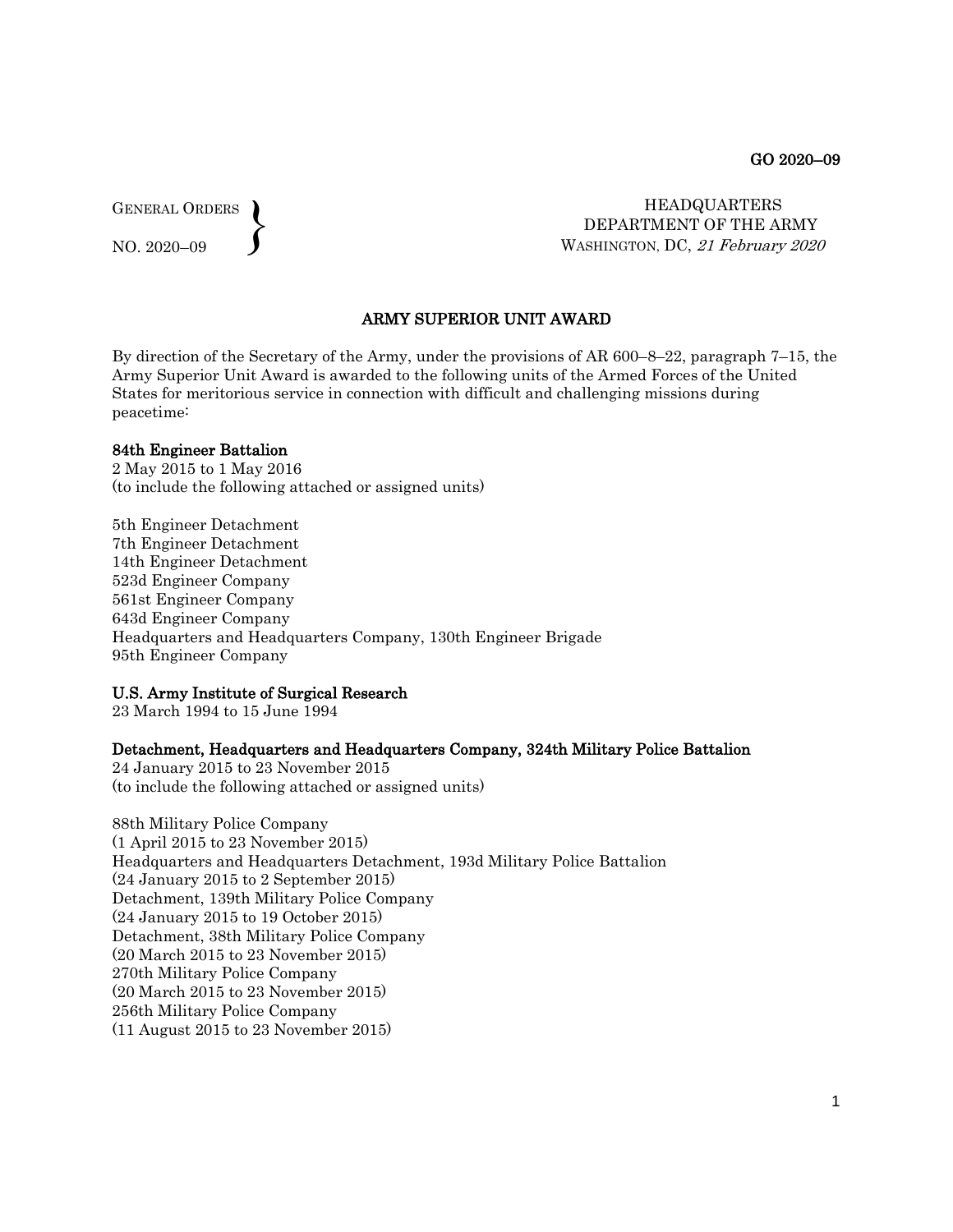# GO 2020–09

# Defense Language Institute Foreign Language Center

1 January 2015 to 31 December 2016

# 2d Battalion, 124th Infantry Regiment

24 September 2015 to 31 May 2016 (to include the following attached or assigned units)

Detachment, Company B, 3d Battalion, 15th Infantry Regiment Company F, 53d Support Battalion Troop B, 1st Squadron, 153d Cavalry Regiment

# Detachment, Headquarters and Headquarters Battery, 263d Air Defense Artillery Brigade

25 April 2013 to 22 March 2015 (to include the following attached or assigned units)

Detachment, 2d Battalion, 263d Air Defense Artillery Regiment (15 March 2014 to 14 March 2015) Detachment, Headquarters and Headquarters Battery, 164th Air Defense Artillery Brigade (25 April 2013 to 29 May 2014) Detachment, 1st Battalion, 188th Air Defense Artillery Regiment (9 May 2013 to 12 June 2014)

# Battery A, 4th Air Defense Artillery Regiment

28 August 2015 to 10 November 2015

# United States Army Training Center and Fort Jackson

3 October 2015 to 7 November 2015 (to include the following attached or assigned units)

Drill Sergeant Academy, United States Army Center for Initial Military Training United States Army Medical Department Activity, Fort Jackson United States Army Garrison, Fort Jackson United States Army Soldier Support Institute Headquarters, 369th Adjutant General Battalion Headquarters, 165th Infantry Brigade Headquarters, 193d Infantry Brigade

# 138th Regiment

30 April 2014 to 29 April 2015

# School for Command Preparation, U.S. Army Combined Arms Center and Fort Leavenworth

4 August 2013 to 3 July 2015

# 7247th United States Army Medical Support Unit

5 September 2014 to 4 September 2015

# Headquarters and Headquarters Detachment, 31st Chemical Brigade

2 15 June 2014 to 15 June 2015 (to include the following attached or assigned units)